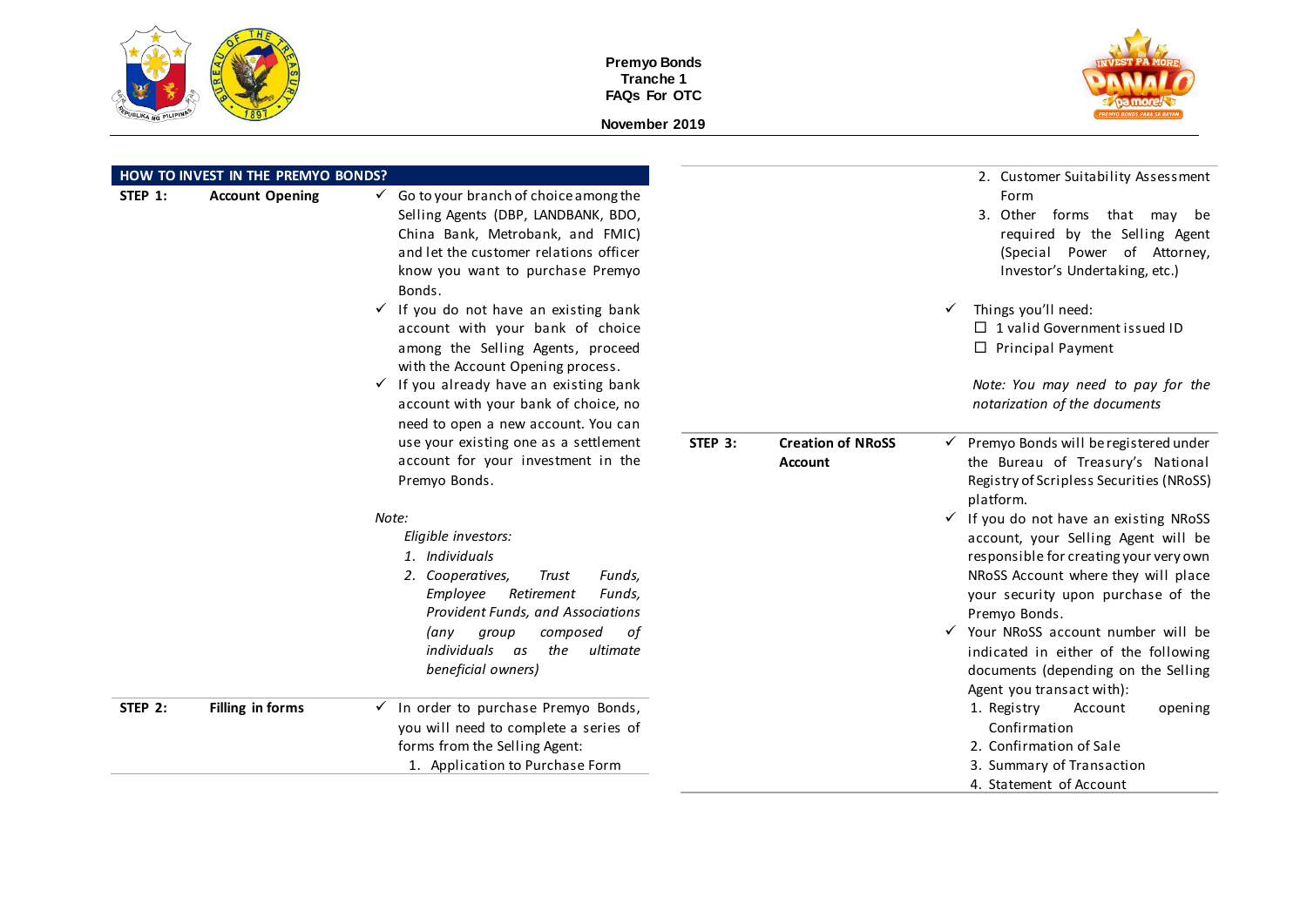

**November 2019**



|         |                                          | Make sure to take note of your NRoSS<br>account number, as this is considered<br>your reference number to the cash                                                                                                                      |      |                                                                                            | A. QUESTIONS IN RELATION TO PREMYO BONDS TERMS AND CONDITIONS                                                                                                                                                                                                                                                                      |
|---------|------------------------------------------|-----------------------------------------------------------------------------------------------------------------------------------------------------------------------------------------------------------------------------------------|------|--------------------------------------------------------------------------------------------|------------------------------------------------------------------------------------------------------------------------------------------------------------------------------------------------------------------------------------------------------------------------------------------------------------------------------------|
|         |                                          | and non-cash reward portion of the<br>Premyo Bond offering.                                                                                                                                                                             | A.1. | <b>Issuer</b>                                                                              | Q. Who is the issuer?<br>A. The Republic of the Philippines via<br>the Bureau of the Treasury (BTr)                                                                                                                                                                                                                                |
| STEP 4: | <b>Payment of Premyo</b><br><b>Bonds</b> | Once you have filled in all the<br>necessary forms, you will place your<br>order for the Premyo Bonds. The<br>Premyo Bonds are offered at a<br>minimum denomination of PHP                                                              | A.2. | <b>Issuance</b>                                                                            | Q. What is the issuance?<br>Philippine<br>Peso-Denominated<br>А.<br>Premyo Bonds                                                                                                                                                                                                                                                   |
|         |                                          | 500.00 only.<br>Note: Every PHP 500.00 placement is<br>entitles the<br>equivalent to<br>and<br>bondholder to 1 Premyo Bonds Unit.<br>$\checkmark$ Accepted modes of payment:<br>$\Box$ Cash<br>$\Box$ Check<br>(including)<br>Manager's | A.3. | <b>Status of the Premyo</b><br><b>Bonds</b>                                                | Q. What is the status of the Premyo<br>Bonds?<br>A. The Premyo Bonds are direct,<br>unconditional, unsubordinated, and<br>general obligations of the Republic and<br>shall at all times rank pari passu and<br>without any preference among other<br>debt instruments issued by the BTr<br>(including RTBs, T-Bonds, and T-Bills). |
|         |                                          | Check and Cashier's Check)<br>$\Box$ Debit bank account<br>$\Box$ Any combination of the above                                                                                                                                          | A.4. | <b>Issue Size</b>                                                                          | O. What is the issue size?<br>A. Minimum of PHP<br>billion.<br>3.0<br>However, the Republic may opt to                                                                                                                                                                                                                             |
| STEP 5: | <b>Confirmation of Sale</b>              | $\checkmark$ A Confirmation of Sale will be available<br>for pick-up from the respective branch                                                                                                                                         |      |                                                                                            | increase the issue size.                                                                                                                                                                                                                                                                                                           |
|         |                                          | of your Selling Agent within 30 banking<br>days from the issue date of the<br>Premyo Bonds.                                                                                                                                             | A.5. | <b>Joint Lead Issue</b><br>Managers, Joint Issue<br><b>Managers, and Selling</b><br>Agents | Q. Who are the Joint Lead Issue<br>Managers?<br>A. Development Bank of the Philippines<br>(DBP) and Land Bank of the Philippines<br>(LANDBANK)                                                                                                                                                                                     |

**Q. Who are the Joint Issue Managers?**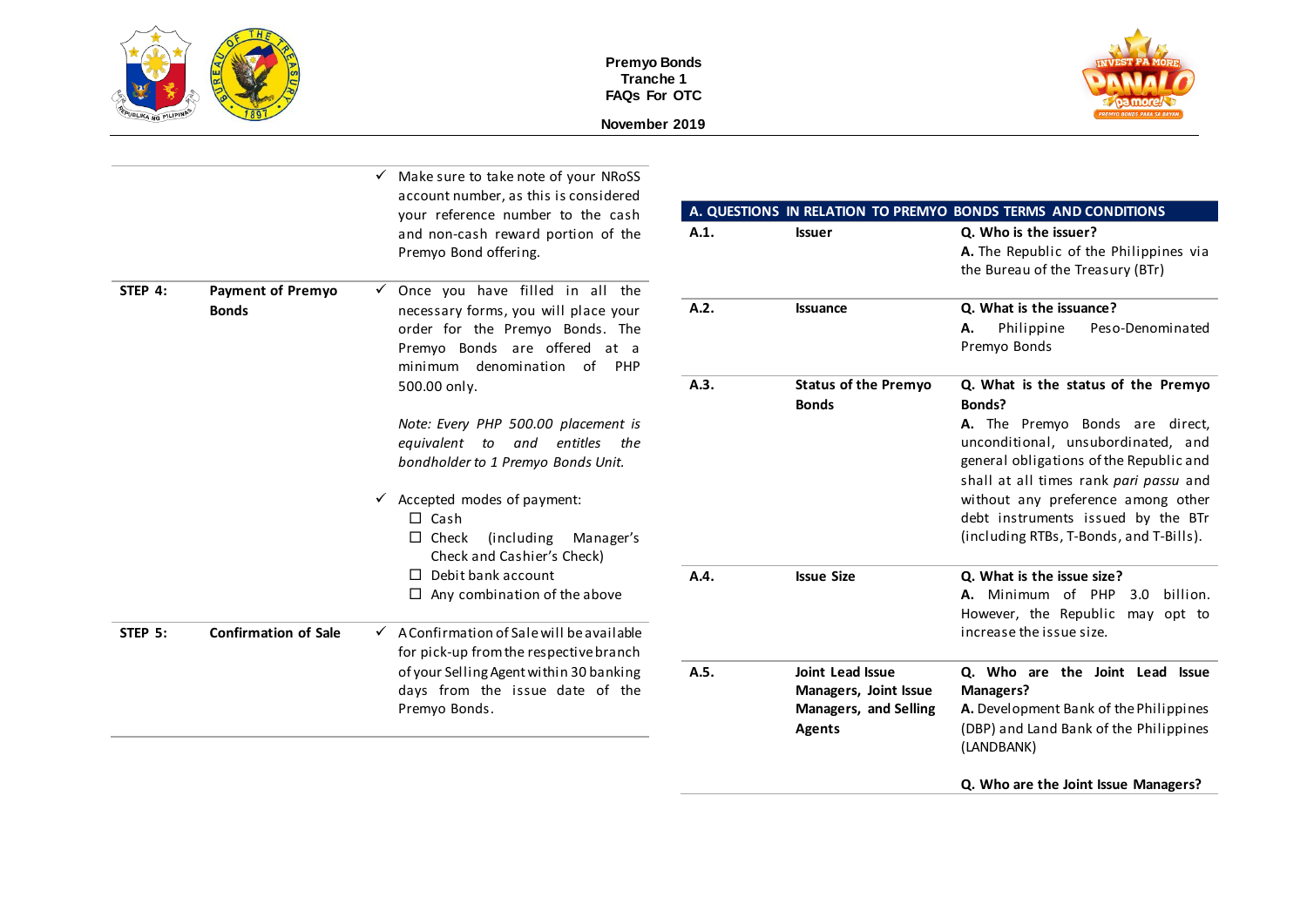



|      |                      | A. BDO Capital (BDO Capital), China<br>Bank Capital (CBCap), and First Metro<br>Investment Corp. (FMIC) |      |             | year BVAL on 22 November 2019, less<br>the cash reward ratio                   |
|------|----------------------|---------------------------------------------------------------------------------------------------------|------|-------------|--------------------------------------------------------------------------------|
|      |                      |                                                                                                         |      |             | Q. What is the cash reward ratio?                                              |
|      |                      | Q. Who are the Selling Agents?                                                                          |      |             | A. The cash reward ratio is 0.625%                                             |
|      |                      | A. DBP, LANDBANK, BDO Unibank                                                                           |      |             | gross, which will be used to determine                                         |
|      |                      | (BDO), BDO Capital, China Banking                                                                       |      |             | the cash reward pool                                                           |
|      |                      | Corp. (China Bank), CBCap, FMIC, and                                                                    |      |             |                                                                                |
|      |                      | Metropolitan Bank and Trust Company                                                                     |      |             | Q. Is the interest rate fixed?                                                 |
|      |                      | (Metrobank)*.                                                                                           |      |             | A. Yes, the interest rate is to be                                             |
|      |                      |                                                                                                         |      |             | calculated on a 30/360-day basis                                               |
|      |                      | *Online Placements may be made via                                                                      |      |             |                                                                                |
|      |                      | First Metro Securities Brokerage                                                                        |      |             | Q. How often are interest rate<br>payments?                                    |
| A.6. | <b>Tenor</b>         | Q. What is the tenor of the Premyo                                                                      |      |             | A. Interest rate payments will be paid                                         |
|      |                      | Bonds?                                                                                                  |      |             | quarterly in arrears on the last day of                                        |
|      |                      | A. The Premyo Bonds will have a tenor                                                                   |      |             | each 3-month interest period. Each                                             |
|      |                      | of 1 year                                                                                               |      |             | Premyo Bond will cease to bear interest                                        |
|      |                      |                                                                                                         |      |             | on the Maturity Date. If the Interest                                          |
|      |                      | Q. Can the Premyo Bonds be pre-                                                                         |      |             | Payment Date is not a Business Day,                                            |
|      |                      | terminated?                                                                                             |      |             | interest will be paid on the next                                              |
|      |                      | A. No, the Premyo Bonds cannot be pre-                                                                  |      |             | succeeding Business Day, without                                               |
|      |                      | terminated                                                                                              |      |             | adjustment in the amount of interest to                                        |
|      |                      |                                                                                                         |      |             | be paid.                                                                       |
|      |                      | Q. What is the maturity date of the                                                                     |      |             |                                                                                |
|      |                      | Premyo Bonds?                                                                                           | A.8. | <b>BVAL</b> | Q. What is BVAL?                                                               |
|      |                      | A. 18 December 2020                                                                                     |      |             | A. The Bloomberg Valuation ("BVAL")                                            |
|      |                      |                                                                                                         |      |             | provides benchmark interest rates                                              |
| A.7. | <b>Interest Rate</b> | Q. What is the interest rate of the<br><b>Premyo Bonds?</b>                                             |      |             | across various tenors, and is the basis<br>from which various transactions are |
|      |                      | A. The interest rate of the Premyo                                                                      |      |             | priced. In the case of the Premyo Bonds,                                       |
|      |                      | Bonds shall be determined using the 1-                                                                  |      |             | the tenor is 1 year, so the 1-year BVAL                                        |
|      |                      |                                                                                                         |      |             | will be used to determine the interest                                         |
|      |                      |                                                                                                         |      |             | rate of the Premyo Bonds.                                                      |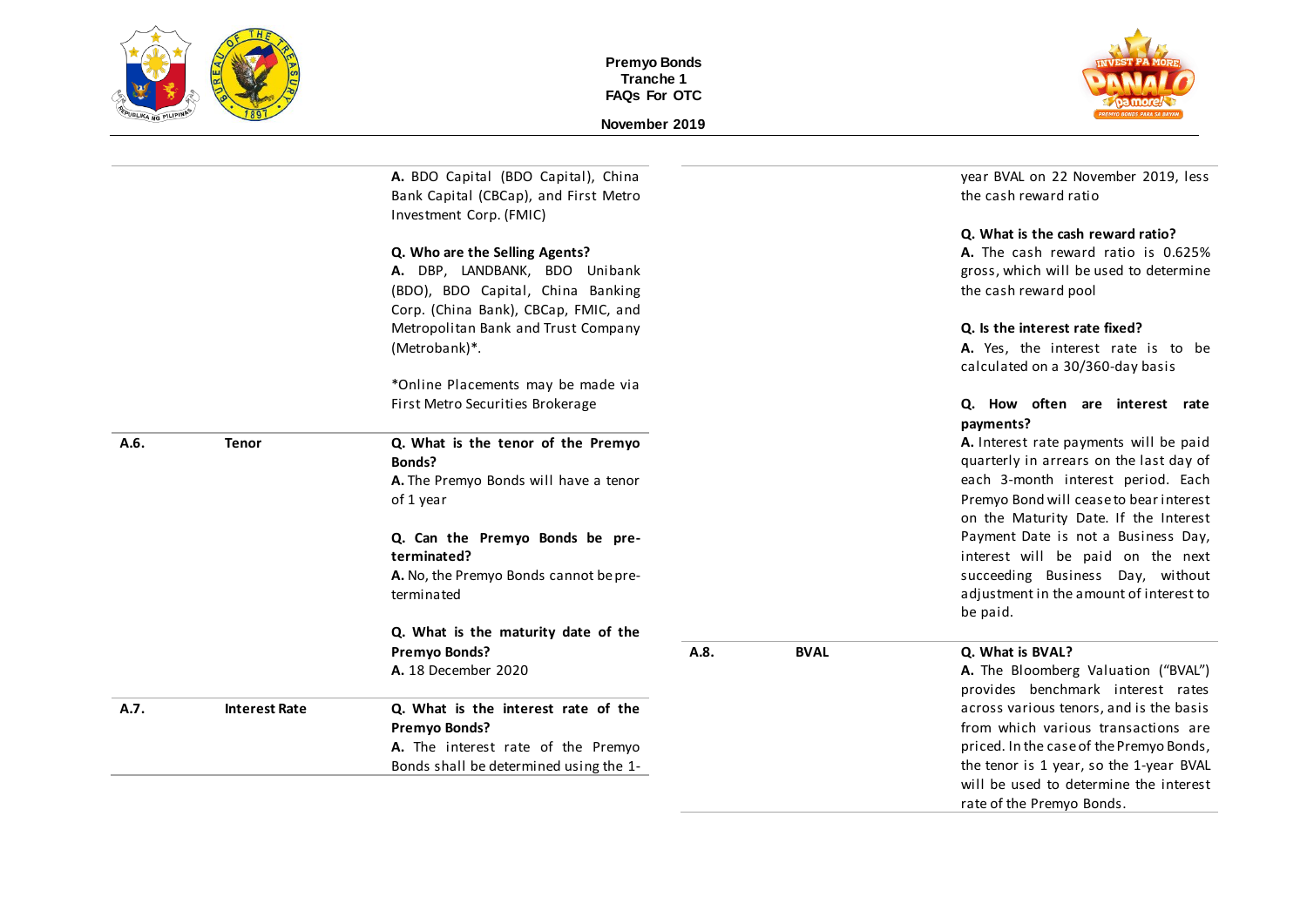



| A.9.        | Form and<br>Denomination                                 | Q. What is the form of the Premyo<br>Bonds?<br>A. The Premyo Bonds are scripless in<br>form.                                                                                                                                                                                                                                                                         |             |                        | However, certain Payroll Accounts<br>may have restrictions on accepting<br>deposits. It is advised that you<br>coordinate with your Bank to inquire<br>if such restrictions apply to your<br>account.                                                                                                                                                                                                                                                                           |
|-------------|----------------------------------------------------------|----------------------------------------------------------------------------------------------------------------------------------------------------------------------------------------------------------------------------------------------------------------------------------------------------------------------------------------------------------------------|-------------|------------------------|---------------------------------------------------------------------------------------------------------------------------------------------------------------------------------------------------------------------------------------------------------------------------------------------------------------------------------------------------------------------------------------------------------------------------------------------------------------------------------|
|             |                                                          | Q. What is the minimum denomination<br>for the Premyo Bonds?<br>A. The Premyo Bonds can be bought at<br>a minimum denomination of PHP<br>500.00 and integral multiples of PHP<br>500.00 thereafter.                                                                                                                                                                  | B.2.        | <b>Account Opening</b> | <b>Bonds</b><br>Can<br>the Premyo<br>Q.<br>settlement account be a joint<br>account?<br>A. Yes, it can be a joint account.                                                                                                                                                                                                                                                                                                                                                      |
|             |                                                          | Q. Can the Premyo Bonds be traded in<br>the secondary market?<br>A. No, the Premyo Bonds are non-<br>tradable.                                                                                                                                                                                                                                                       | <b>B.3.</b> | <b>Account Opening</b> | Q. Can we use "and/or" accounts?<br>A. Yes, an investor can use "and/or"<br>accounts, provided<br>that<br>the<br>bank account<br>nominated<br>for<br>crediting of interest and principalhas<br>the same and/or account name.                                                                                                                                                                                                                                                    |
| <b>B.1.</b> | <b>B. PROCEDURAL QUESTIONS</b><br><b>Account Opening</b> | Q. If I already have an existing<br>account with the bank I want to buy<br>Premyo Bonds from, do I need to<br>open another account specifically<br>this<br>investment?<br>for<br>A. No, any Peso Account, even an<br>existing one would do. This is where<br>the interest payments, the Premyo,<br>if won, and upon maturity, the<br>principal, will be credited to. | B.4.        | <b>Account Opening</b> | Q. How can an OFW open a Peso<br>Account?<br>A. The OFW may visit his/her<br>preferred bank or, in some cases, its<br>remittance partner to open an<br>account and comply with the<br>account opening process and the<br>documentary<br>requirements.<br>However, if the account opening is<br>performed outside the Philippines,<br>signature cards will need to be<br>authenticated by a consular<br>representative of the Philippines in<br>which said document is executed. |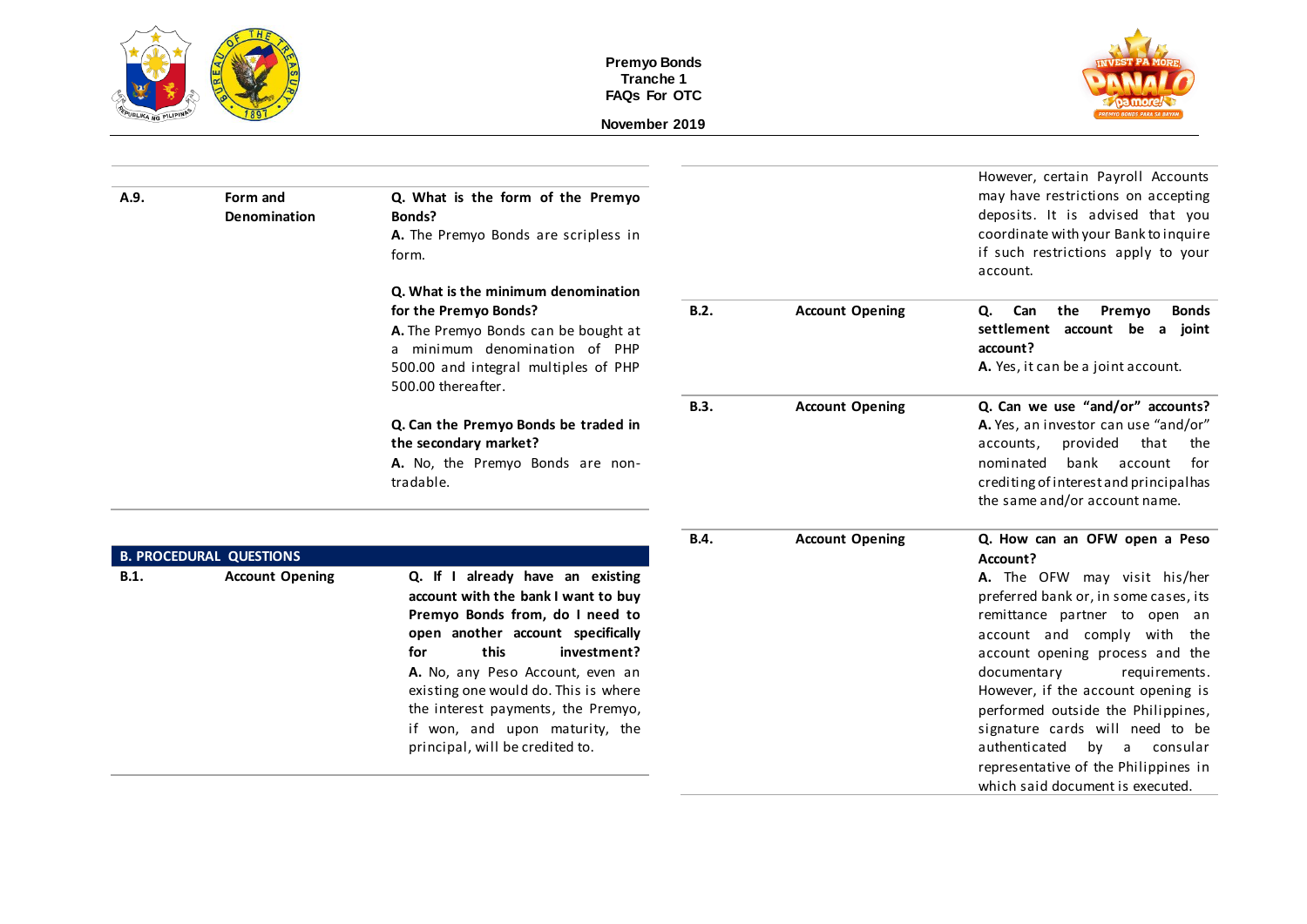



|             |                           |                                                                                                                                                                                                                                                                                                                                                                                  |       |                                   | earnings from the Premyo Bonds                                                                                                                                                                                                                                                                                                                                                                                                           |
|-------------|---------------------------|----------------------------------------------------------------------------------------------------------------------------------------------------------------------------------------------------------------------------------------------------------------------------------------------------------------------------------------------------------------------------------|-------|-----------------------------------|------------------------------------------------------------------------------------------------------------------------------------------------------------------------------------------------------------------------------------------------------------------------------------------------------------------------------------------------------------------------------------------------------------------------------------------|
| <b>B.5.</b> | <b>Beneficiary Claims</b> | Q. In case of sudden death of the<br>investor, how can the beneficiary<br>the<br>claim<br>Premyo<br>Bonds?<br>A. The beneficiary may claim the<br>proceeds of the Premyo Bonds<br>subject to the laws on succession.                                                                                                                                                             |       |                                   | can be used to pay monthly bills (i.e.<br>electricity,<br>phone<br>bills,<br>etc.)<br>A. Unfortunately, no. Quarterly<br>payment is the market convention<br>that applies for the Premyo Bonds<br>and Retail Treasury Bonds.                                                                                                                                                                                                             |
| <b>B.6.</b> | <b>Beneficiary Claims</b> | Q. In case an investor dies, what<br>happens to their investment in the<br>Premyo Bonds? Are there taxes to<br>be<br>paid?<br>A. The investment forms part of the<br>estate of the deceased, which is<br>subject to settlement<br>by the<br>surviving heirs. The heirs are<br>required to pay estate taxes on the<br>deceased's estate wherein the<br>Premyo Bonds form part of. | B.9.  | Investment<br><b>Requirements</b> | Q. What are the requirements for<br>individuals to invest in the Premyo<br>Bonds?<br>A. Individual investors will be<br>required to have an existing or open<br>a new Peso account with any of the<br>Selling Agents, which they will<br>their<br>designate as<br>Settlement<br>Account where interest payments<br>and upon maturity, the principal, will<br>be credited. The Tier 2 and Tier 3<br>winnings will also be credited to the |
| <b>B.7.</b> | <b>Documentation</b>      | Q. What documentation will prove<br>that they bought Premyo Bonds?<br>A. Confirmation of Sale will be<br>available for pick-up from the<br>respective branch of your Selling<br>Agent within 30 banking days from<br>the issue date of the Premyo Bonds.                                                                                                                         |       |                                   | designated account. Investors must<br>submit to the Selling Agent the<br>requirements for purchasing the<br>Premyo Bonds (i.e. Application to<br>Purchase, Client Information Sheet,<br>IDs, etc.) plus their payment for their<br>investment if ordered and purchased<br>over-the-counter at their bank.                                                                                                                                |
| <b>B.8.</b> | <b>Interest Payments</b>  | Q. From a retiree intending to live-<br>off the interest from the Premyo<br>Bonds: Can interest payments be<br>scheduled on a monthly basis<br>instead of quarterly? Therefore, the                                                                                                                                                                                              | B.10. | <b>Investor Eligibility</b>       | Q. Can an OFW purchase Premyo<br>Bonds? What is the process if the<br>OFW is out of the country?<br>A. Yes, on the condition that he/she                                                                                                                                                                                                                                                                                                 |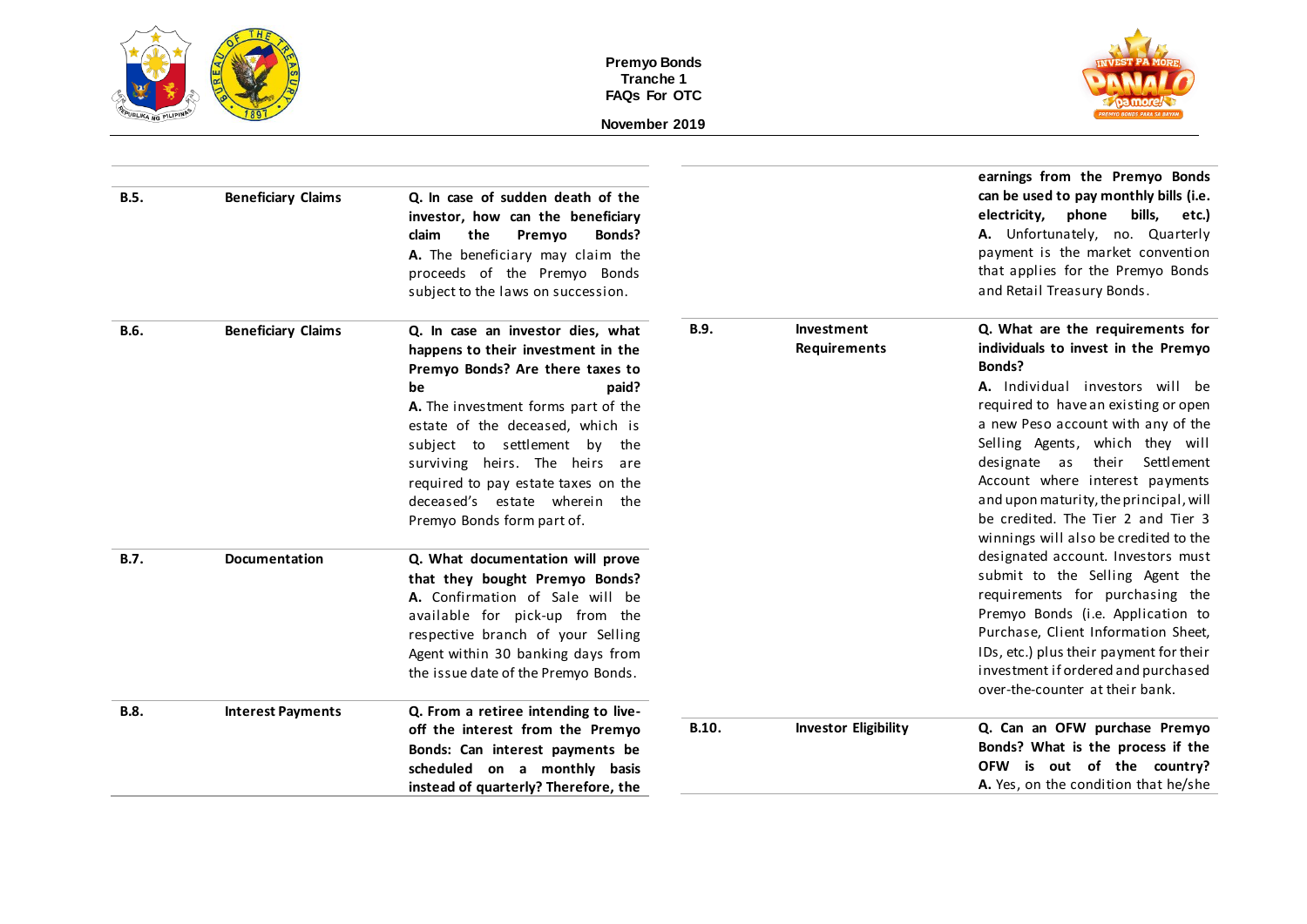



|       |                             | has an existing individual peso<br>account (savings/current) with any<br>of the Selling Agents. Selling agents<br>with foreign branches (PNB) may<br>settlement<br>facilitate<br>account<br>opening including NRoSS account<br>creation.<br>With the new on-line application<br>system, it is as simple as going online<br>the<br><b>BTr</b><br>to<br>page:<br>www.treasury.gov.ph.<br>If the OFW or any interested investor<br>does not have an existing peso<br>account, please refer to item B.4.<br>Account Opening details. | B.12.          | <b>Investor Eligibility</b>                            | Q. Can credit cooperatives buy<br>Premyo Bonds?<br>A. Yes<br>Q. Can a foreigner invest in Premyo<br>Bonds?<br>A. Yes, provided that he or she has a<br>Philippine Peso deposit account<br>(savings/current) with one of the<br>Selling Agents.<br>Q. Where can I buy Premyo Bonds?<br>A. Premyo Bonds may be purchased<br>via authorized Selling Agents (DBP,<br>LANDBANK, BDO, China<br>Bank,<br>Metrobank, PNB) |
|-------|-----------------------------|----------------------------------------------------------------------------------------------------------------------------------------------------------------------------------------------------------------------------------------------------------------------------------------------------------------------------------------------------------------------------------------------------------------------------------------------------------------------------------------------------------------------------------|----------------|--------------------------------------------------------|-------------------------------------------------------------------------------------------------------------------------------------------------------------------------------------------------------------------------------------------------------------------------------------------------------------------------------------------------------------------------------------------------------------------|
|       |                             |                                                                                                                                                                                                                                                                                                                                                                                                                                                                                                                                  | B.13.<br>B.14. | <b>Investor Eligibility</b><br><b>Mode of Purchase</b> |                                                                                                                                                                                                                                                                                                                                                                                                                   |
|       |                             |                                                                                                                                                                                                                                                                                                                                                                                                                                                                                                                                  |                |                                                        |                                                                                                                                                                                                                                                                                                                                                                                                                   |
| B.11. | <b>Investor Eligibility</b> | Q. Is there a minimum age for<br>investors for the Premyo Bonds?<br>A. There is no minimum age<br>requirement to purchase Premyo<br>Bonds. As long as the buyer can sign<br>and understand the terms of the<br>offering, he/she may be eligible to<br>buy Premyo Bonds. However, for<br>investors who are minors, their<br>Premyo Bonds placements may be<br>placed under an ITF or "In Trust For"                                                                                                                               | B.15.          | <b>Mode of Purchase</b>                                | Q. How can an investor pay for the<br>Premyo Bonds?<br>A. Payments may be made via the<br>following:<br>1. Cash;<br>Check (including Manager's<br>2.<br>Check and Cashier's Check);<br>Debit Authority from CASA;<br>3.<br>and<br>Any combination of the<br>4.<br>above.                                                                                                                                          |
|       |                             | account, subject to the documentary<br>requirements of the Trust entity<br>acting as the Trustee.                                                                                                                                                                                                                                                                                                                                                                                                                                | B.16.          | <b>Cash Reward Eligibility</b>                         | Q. If I win, am I still eligible to win in<br>the succeeding cash rewards draws?<br>A. Yes, an investor's chance of<br>winning is the same every quarter.                                                                                                                                                                                                                                                         |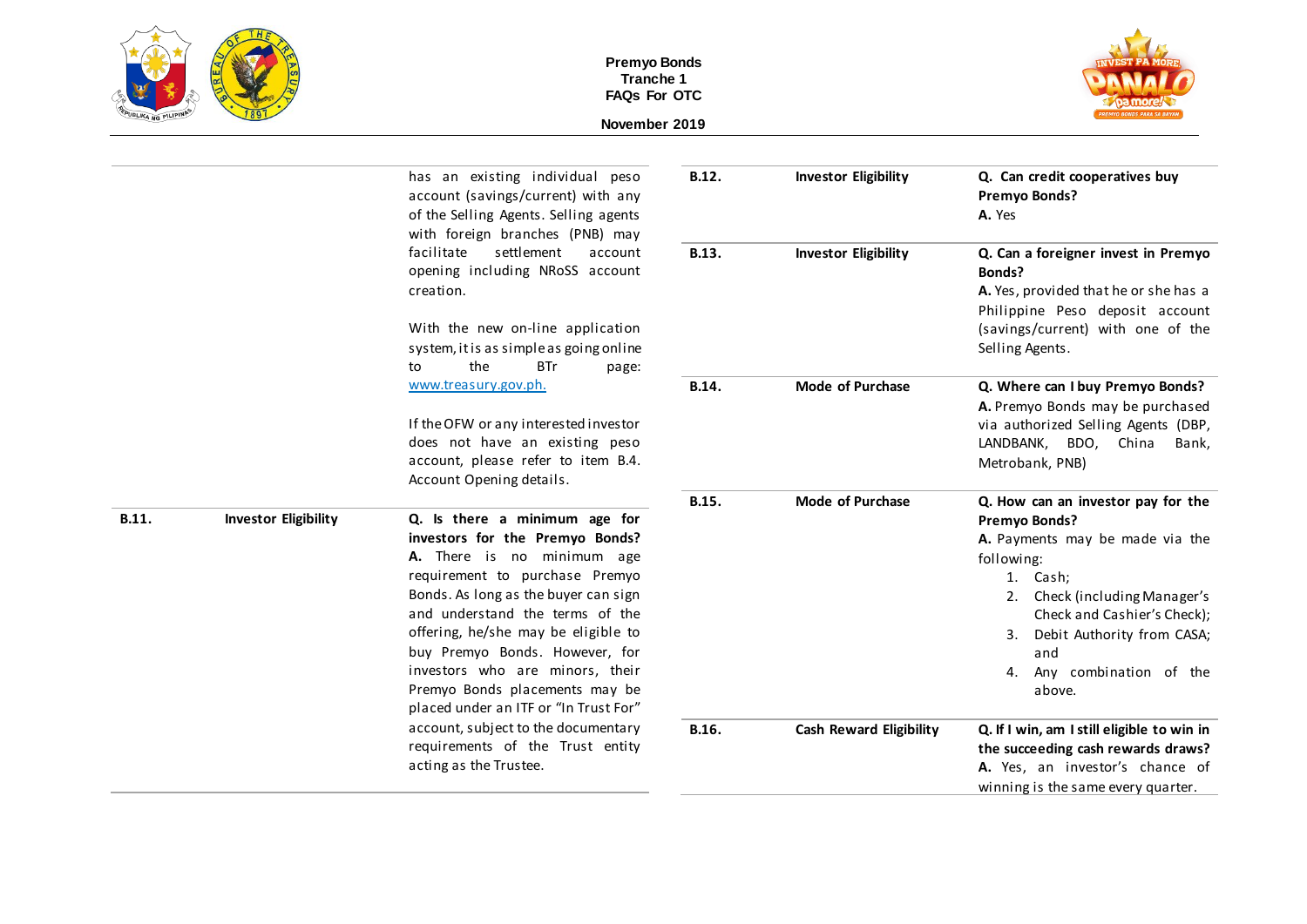



|       |                             |                                        | cash reward thru any Land Bank of    |
|-------|-----------------------------|----------------------------------------|--------------------------------------|
| B.17. | <b>Cash Reward</b>          | Q. How do I verify that I won a cash   | the Philippines Branch, to be paid-  |
|       | Verification                | reward?                                | out via Manager's Check, with the    |
|       |                             | A. On each cash rewards draw date,     | presence of a BTr representative(s). |
|       |                             | the BTr will publish the list of NRoSS |                                      |
|       |                             | accounts of the winners with the       | The winner of the PHP 1,000,000.00   |
|       |                             | corresponding cash Premyo on the       | shall be required to present the     |
|       |                             | BTr website: www.treasury.gov.ph.      | following:                           |
|       |                             | Within five (5) days from the cash     | 1. One (1) valid and unexpired       |
|       |                             | rewards draw date, the Premyo          | Philippine government-issued         |
|       |                             | Bond Facility Agent shall contact      | ID bearing his/her name,             |
|       |                             | each winner of the PHP 1,000,000.00    | signature and photo;                 |
|       |                             | cash reward (Tier 1) through their     | 2. Notification Letter sent by the   |
|       |                             | Settlement Bank via registered mail    | Premyo Bond Facility Agent via       |
|       |                             | to notify them that they have won.     | the winner's Settlement Bank;        |
|       |                             |                                        | In the event that the winner<br>3.   |
|       |                             | For the Tier 2 (PHP 100,000) and Tier  | cannot claim the Premyo              |
|       |                             | 3 (PHP 20,000) winners, within five    | he/she<br>personally,<br>may         |
|       |                             | (5) days from the cash rewards draw    | authorized<br>designate<br>an        |
|       |                             | date, the Premyo Bond Facility Agent   | representative to claim the          |
|       |                             | shall notify the winners thru their    | Premyo subject to<br>the             |
|       |                             | Settlement Bank and provide the        | presentation of a Special            |
|       |                             | winnings, which shall be credited to   | Power of Attorney designating        |
|       |                             | the winners' nominated settlement      | representative/s,<br>the<br>in i     |
|       |                             | account. Investors can check the       | addition to items 1, and 2           |
|       |                             | balance of their respective bank       | above.                               |
|       |                             | accounts to see whether the cash       |                                      |
|       |                             | Premyo amount was credited or not.     | Submission of the requirements       |
|       |                             |                                        | above will trigger the verification  |
| B.18. | <b>Cash Reward Claiming</b> | Q. How do I claim my Cash Reward?      | process with the Premyo Bonds        |
|       |                             | A. For the winner of the PHP           | Facility Agent. Details on the       |
|       |                             | 1,000,000.00, you may claim your       | submission of requirements as well   |
|       |                             |                                        | as the verification process will be  |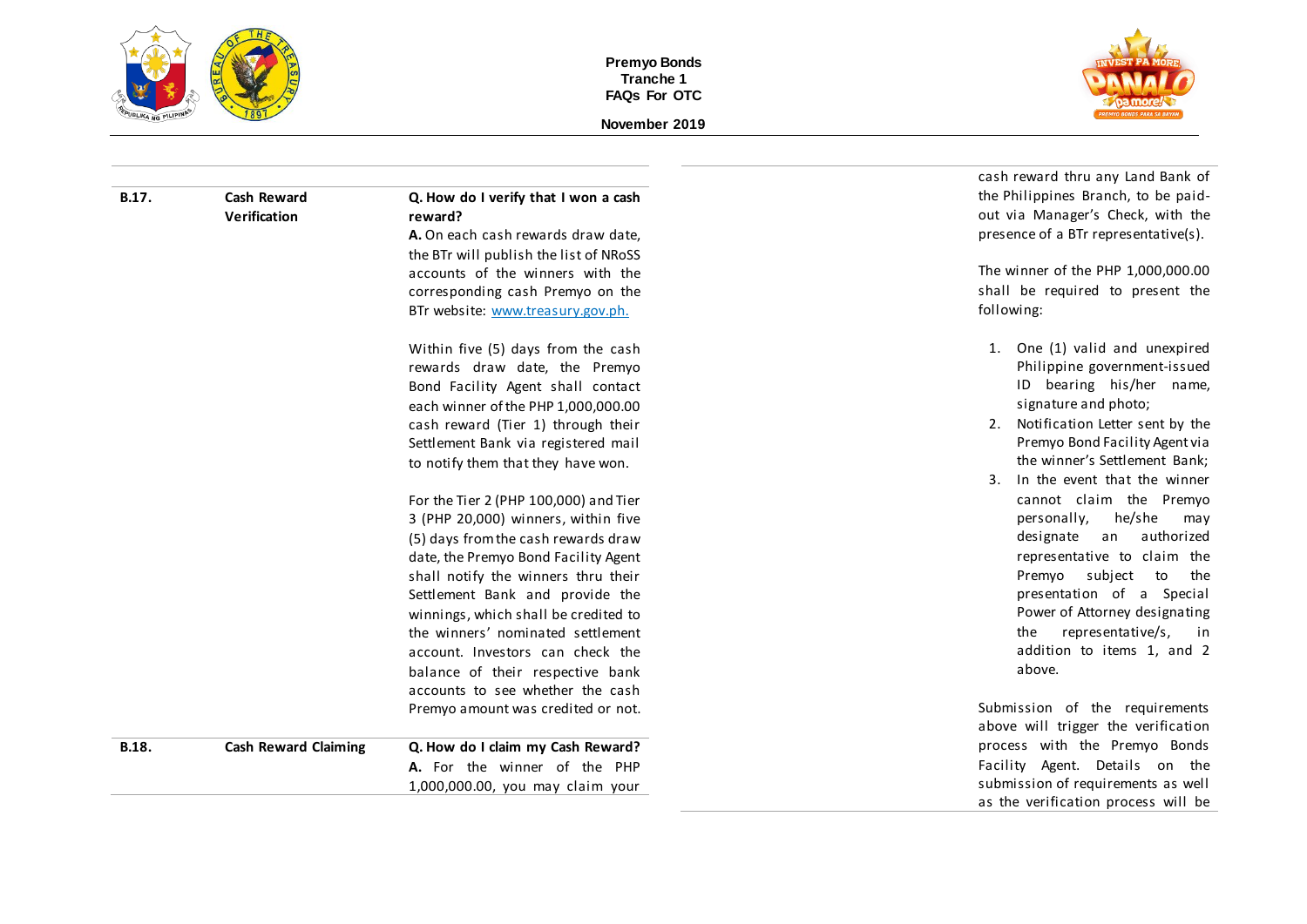





|              |                             | provided in the Notification Letter<br>sent by the Premyo Bond Facility<br>Agent.<br>The cash rewards of the PHP<br>100,000.00 and PHP 20,000.00 cash<br>rewards shall be credited directly to<br>the settlement account of the                      | B.21. | <b>Non-Cash Reward</b> | Q. How do I win the non-cash<br>reward?<br>A. The Grand Prize Winner of PHP<br>1,000,000.00 will also receive the<br>non-cash reward of the Premyo<br>Bonds for the 1st, 2nd, and 3rd cash<br>rewards draw.                                                                     |
|--------------|-----------------------------|------------------------------------------------------------------------------------------------------------------------------------------------------------------------------------------------------------------------------------------------------|-------|------------------------|---------------------------------------------------------------------------------------------------------------------------------------------------------------------------------------------------------------------------------------------------------------------------------|
|              |                             | winners.                                                                                                                                                                                                                                             | B.22. | <b>Non-Cash Reward</b> | Q. Who are eligible winners of the<br>non-cash reward?                                                                                                                                                                                                                          |
| B.19.        | <b>Cash Reward Claiming</b> | Q. Until when can I claim my PHP<br>1,000,000.00 cash reward?<br>A. You can claim your cash reward<br>within one hundred eighty (180)<br>days from the notification of the<br>Premyo Bond Facility Agent through<br>your settlement bank. Failure to |       |                        | A. Eligible winners of the non-cash<br>reward are eligible investors of the<br>Premyo Bonds, who are the sole<br>winners of the Tier 1 prize of the<br>Premyo Bonds for the 1st, 2nd and 3rd<br>cash rewards draw.                                                              |
|              |                             | submit the required documents shall<br>be ground for forfeiture of the cash<br>rewards in favor of the BTr.                                                                                                                                          | B.23. | <b>Non-Cash Reward</b> | Q. How do I avail of the non-cash<br>reward?<br>A. Every PHP 500.00 placement is<br>equivalent to and entitles the                                                                                                                                                              |
| <b>B.20.</b> | <b>Non-Cash Reward</b>      | Q. What is the non-cash reward?<br>A. The non-cash reward is real<br>property in the form of a condo unit<br>or a house and lot to be given by the                                                                                                   |       |                        | Bondholder to 1 Bond Unit. Each<br>Bond Unitis part of the cash rewards<br>draw.                                                                                                                                                                                                |
|              |                             | participating<br>institutions<br>(DoubleDragon, Megaworld, Vista<br>Land, etc.) The non-cash rewards are<br>awarded to the Tier 1 winner of the<br>Premyo Bonds for the 1st, 2nd, and<br>3rd cash rewards draw.                                      | B.24. | <b>Non-Cash Reward</b> | Q. How do I know if I won the non-<br>cash reward?<br>A. The NRoSS account number of the<br>winner of both the cash and non-<br>cash reward will be posted on the<br>official website of the<br>BTr<br>(www.treasury.gov.ph). The Prize<br>Bond Facility Agent will also notify |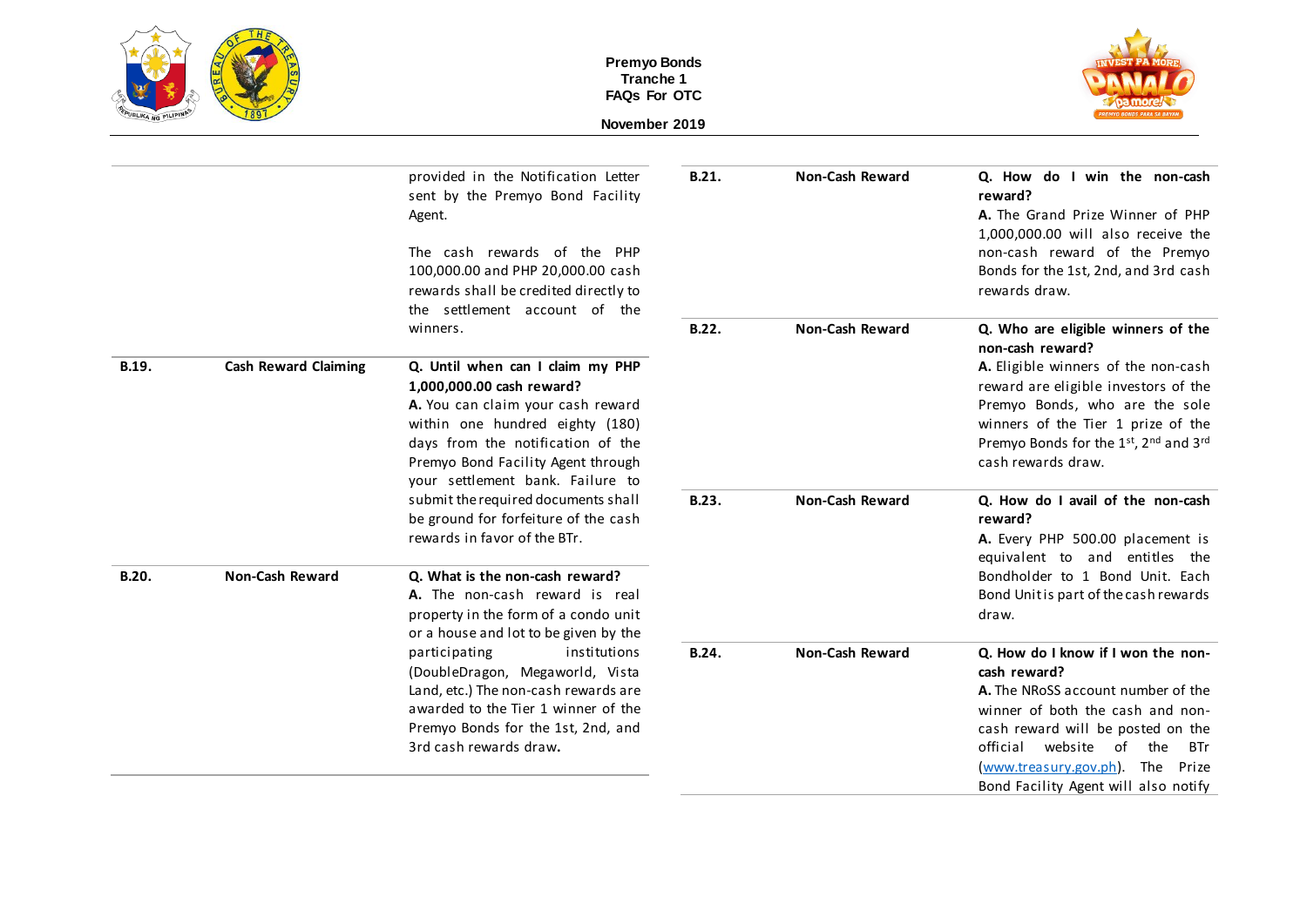| <b>PEPUBLIKA NG PILIPINAS</b> |  |
|-------------------------------|--|



| B.25.          | <b>Non-Cash Reward</b>                           | the winner's respective Selling Agent<br>of the NRoSS account number of the<br>winner via email of SMS. The<br>winner's respective Selling Agent will<br>then identify and notify the winner<br>that they have won the non-cash<br>reward. The winner's respective<br>Selling Agent will also mail a<br>Notification Letter addressed to the<br>winner, from the Premyo Bond<br>Facility Agent.<br>Q. Who are the donors of the non-<br>cash reward?<br>A. DoubleDragon, Megaworld, and<br>Vista Land. | B.28.        | <b>Non-Cash Reward</b> | Q. What are<br>chances of<br>my<br>winning/getting<br>the<br>non-cash<br>reward?<br>A. Assuming a PHP 3.0 billion<br>issuance and given that every PHP<br>500.00 investment is equivalent to 1<br>Bond Unit, there is a 0.00002%<br>chance to win the 1st, 2nd or 3rd cash<br>rewards draw. Only 1 Bond Unit out<br>of the 6 million Premyo Bonds units<br>eligible for the Cash Rewards has a<br>chance to get the non-cash reward<br>as this will be given/donated to the<br>PHP 1,000,000.00 Grand Prize<br>winner on the $1^{st}$ , $2^{nd}$ , and $3^{rd}$ cash<br>rewards draw. |
|----------------|--------------------------------------------------|--------------------------------------------------------------------------------------------------------------------------------------------------------------------------------------------------------------------------------------------------------------------------------------------------------------------------------------------------------------------------------------------------------------------------------------------------------------------------------------------------------|--------------|------------------------|---------------------------------------------------------------------------------------------------------------------------------------------------------------------------------------------------------------------------------------------------------------------------------------------------------------------------------------------------------------------------------------------------------------------------------------------------------------------------------------------------------------------------------------------------------------------------------------|
| B.26.<br>B.27. | <b>Non-Cash Reward</b><br><b>Non-Cash Reward</b> | reward<br><b>Is</b><br>the<br>non-cash<br>Ο.<br>guaranteed by the BTr?<br>A. No. It is up to the participating<br>institutions<br>(DoubleDragon,<br>Megaworld, and Vista Land).<br>Q. Why is there a non-cash reward                                                                                                                                                                                                                                                                                   | B.29.        | <b>Non-Cash Reward</b> | Q. Why are there only three non-<br>cash reward winners?<br>A. There are only three winners for<br>the non-cash reward because there<br>three participating<br>are<br>only<br>institutions<br>(DoubleDragon,<br>Megaworld, and Vista Land) for this                                                                                                                                                                                                                                                                                                                                   |
|                |                                                  | component?                                                                                                                                                                                                                                                                                                                                                                                                                                                                                             |              |                        | tranche of the Premyo Bonds.                                                                                                                                                                                                                                                                                                                                                                                                                                                                                                                                                          |
|                |                                                  | A. The non-cash rewards are to<br>further incentivize the untapped                                                                                                                                                                                                                                                                                                                                                                                                                                     | <b>B.30.</b> | <b>Non-Cash Reward</b> | the<br>non-cash<br>Q.<br>ls<br>reward                                                                                                                                                                                                                                                                                                                                                                                                                                                                                                                                                 |
|                |                                                  | market/ unbanked segments of the<br>public and encourage a culture and<br>habit of saving and investing.                                                                                                                                                                                                                                                                                                                                                                                               |              |                        | transferable?<br>A. No, however once the non-cash<br>reward is legally transferred to the<br>respective Grand Prize winner,<br>he/she/ as the legal owner of the                                                                                                                                                                                                                                                                                                                                                                                                                      |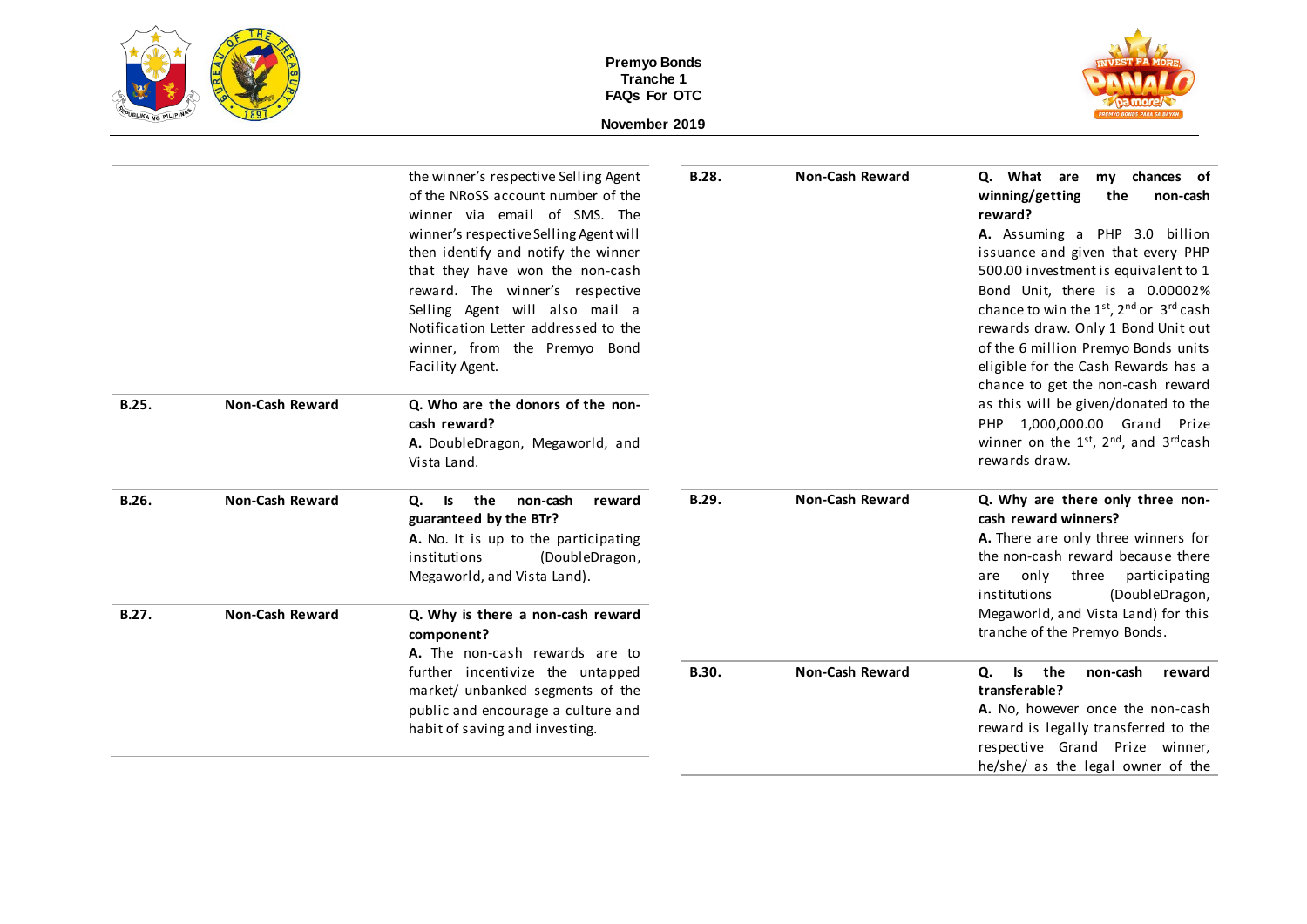



|                                    | non-cash reward, has the authority<br>and right to transfer the prize.                                                                                                        | <b>B.35.</b>                                                   | <b>Non-Cash Reward</b> | Q. Can the non-cash reward be used<br>as collateral?<br>A. Once the non-cash reward has                                                                                                      |
|------------------------------------|-------------------------------------------------------------------------------------------------------------------------------------------------------------------------------|----------------------------------------------------------------|------------------------|----------------------------------------------------------------------------------------------------------------------------------------------------------------------------------------------|
| <b>Non-Cash Reward</b>             | Q. Can the non-cash reward be<br>exchanged into cash?<br><b>A.</b> No.                                                                                                        |                                                                |                        | been legally transferred to the<br>respective winner for the quarter,<br>he/she, as the legal owner of the<br>non-cash reward, has the authority                                             |
| <b>Non-Cash Reward</b>             | Q. Is the non-cash reward taxable?<br>A. Yes. A donor's tax of $6\%$ - in<br>other Taxes:<br>general $-$ and<br>Documentary Stamp Tax (0.75%) /                               |                                                                |                        | and right to use the non-cash reward<br>as collateral in their own personal<br>capacity.                                                                                                     |
|                                    | Registration Fees and Transfer Fee<br>(estimated 1%) shall be for the<br>winner's account.                                                                                    | B.36.                                                          | <b>Non-Cash Reward</b> | Q. Can a foreigner win the non-cash<br>reward?<br>A. For the condo unit, provided that<br>he or she has all the requirements to                                                              |
| <b>Non-Cash Reward</b><br>Claiming | Q. How do I claim my non-cash<br>reward?                                                                                                                                      |                                                                |                        | qualify as an Eligible Investor and<br>none of the disqualification.                                                                                                                         |
|                                    | donation directly by the Developer<br>(Donor) to the Winner (Donee)<br>depending on the Status of the<br>property (if RFO or pre-selling).                                    |                                                                |                        | For the house and lot, as a general<br>rule, a foreigner is not allowed to<br>own land except if he/she was<br>formerly a natural born Filipino<br>citizen by inheritance only.              |
| <b>Non-Cash Reward</b>             | Q. What are the documentary                                                                                                                                                   | B.37.                                                          | <b>Others</b>          | Q. Is there a maximum amount that                                                                                                                                                            |
|                                    | non-cash reward?                                                                                                                                                              |                                                                |                        | I can invest in the Premyo Bonds?                                                                                                                                                            |
|                                    | A. You will need the following<br>documents:<br>$\Box$<br>Philippine<br>government<br>issued ID / proof of identity<br>Confirmation of Sale/ Proof<br>$\Box$<br>of Investment |                                                                |                        | A. There is no maximum investment<br>amount for the Premyo Bonds;<br>however, there is a limit to the<br>number of Premyo Bonds units<br>eligible for the cash rewards per<br>NRoSS account. |
|                                    | Claiming                                                                                                                                                                      | A. Thru the Escrow Agent by<br>requirements needed to claim my |                        |                                                                                                                                                                                              |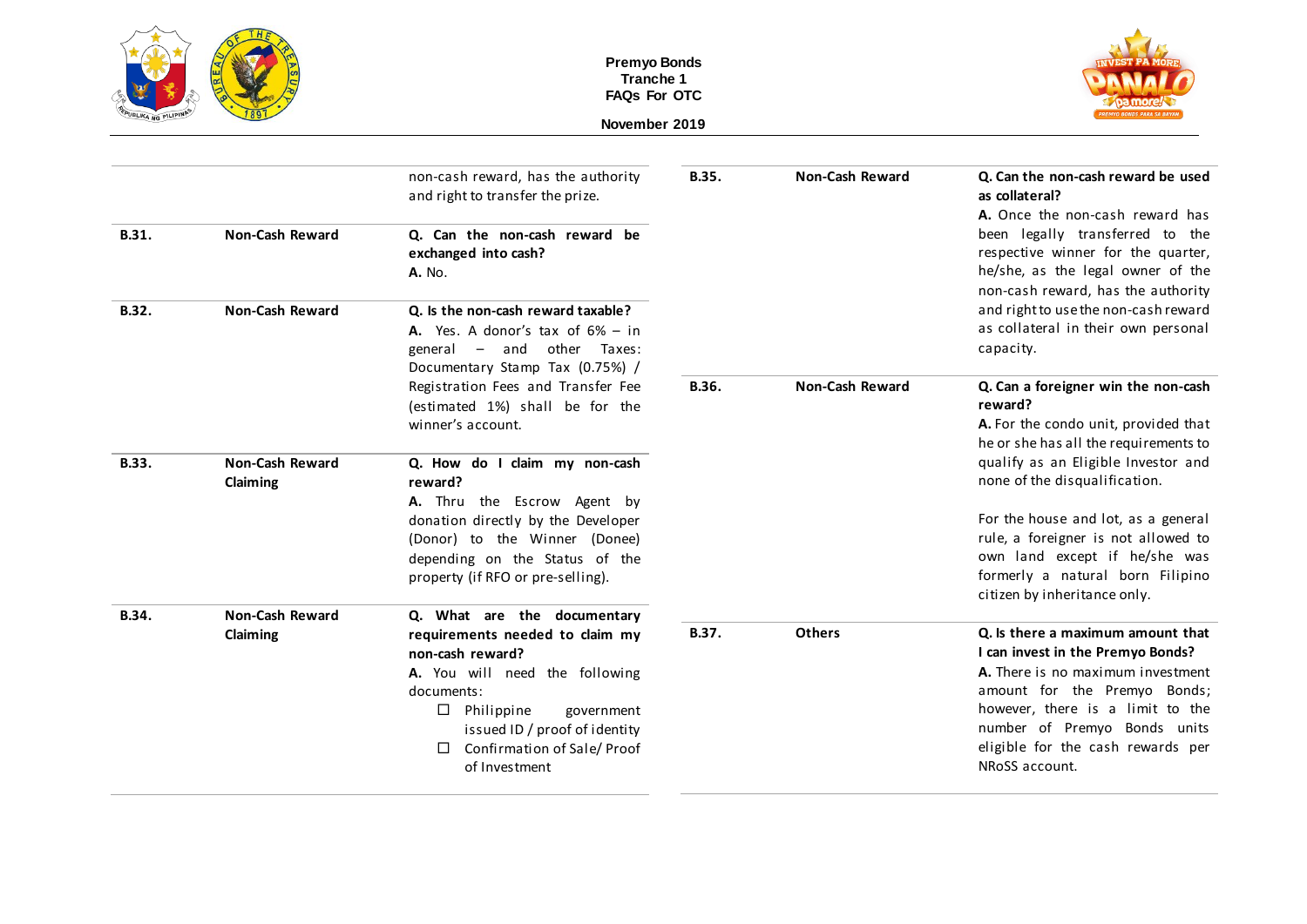



|       |               | Since an investment of PHP 500.00 is                                      |       |               | Additionally, as a Bondholder of the                                    |
|-------|---------------|---------------------------------------------------------------------------|-------|---------------|-------------------------------------------------------------------------|
|       |               | equivalent to and entitles the                                            |       |               | Premyo Bonds, you will receive a                                        |
|       |               | investor to 1 Premyo Bonds unit, a                                        |       |               | fixed quarterly coupon which you                                        |
|       |               | maximum of 20,000 Premyo Bonds                                            |       |               | can monitor. As such, your bond                                         |
|       |               | units (equivalent to an investment                                        |       |               | holdings are properly recorded in the                                   |
|       |               | amount of PHP 10,000,000.00) shall                                        |       |               | NRoSS wherein the same data is used                                     |
|       |               | be eligible per NRoSS account for                                         |       |               | for the generation of e-RNs. Given                                      |
|       |               | inclusion in each cash rewards draw.                                      |       |               | this, you can be assured that your<br>bond units were part of the cash  |
|       |               |                                                                           |       |               | rewards draw.                                                           |
|       |               | The monitoring of the Premyo Bonds                                        |       |               |                                                                         |
|       |               | units eligible for the cash rewards                                       |       |               |                                                                         |
|       |               | shall be made on a per NRoSS                                              |       |               | Note: A Confirmation of Sale will be                                    |
|       |               | account and per Selling Agent basis.                                      |       |               | available for pick-up from the respective                               |
|       |               |                                                                           |       |               | branch of your Selling Agent within 30                                  |
| B.38. | <b>Others</b> | Q. Can I buy Premyo Bonds from                                            |       |               | banking days from the issue date of the<br>Premyo Bonds.                |
|       |               | multiple Selling Agents?                                                  |       |               |                                                                         |
|       |               | A. Yes you may buy Premyo Bonds<br>from multiple Selling Agents.          | B.40. | <b>Others</b> |                                                                         |
|       |               |                                                                           |       |               | Q. An investor plans to buy PHP<br>500,000.00 worth of Premyo Bonds     |
|       |               |                                                                           |       |               | and wants to maximize the chances                                       |
| B.39. | <b>Others</b> | Q. How do I know that my<br>investment is included in the cash            |       |               | of winning a Premyo during every                                        |
|       |               | rewards draw?                                                             |       |               | quarterly cash rewards draw. To                                         |
|       |               |                                                                           |       |               | achieve this, should the investor                                       |
|       |               | A. Once the Premyo Bonds are                                              |       |               | open several NRoSS securities                                           |
|       |               | issued, the investor will receive a<br>Confirmation of Sale that includes |       |               | accounts with different Selling                                         |
|       |               | the NRoSS account number with the                                         |       |               |                                                                         |
|       |               |                                                                           |       |               | breaking<br>down<br>the<br>Agents,<br>investment into several accounts. |
|       |               | corresponding placement amount/                                           |       |               |                                                                         |
|       |               | investment. This Confirmation of                                          |       |               | so he/she has more chances to win                                       |
|       |               | Sale also confirms that the BTr will                                      |       |               | Premyo?<br>a                                                            |
|       |               | include the investor's investment /                                       |       |               | A. No need to segregate Premyo                                          |
|       |               | NRoSS account into the cash rewards                                       |       |               | Bonds purchase through several                                          |
|       |               | draw.                                                                     |       |               | NRoSS accounts as an investor's                                         |
|       |               |                                                                           |       |               | chance of winning is determined by                                      |
|       |               |                                                                           |       |               | the total amount of his/her                                             |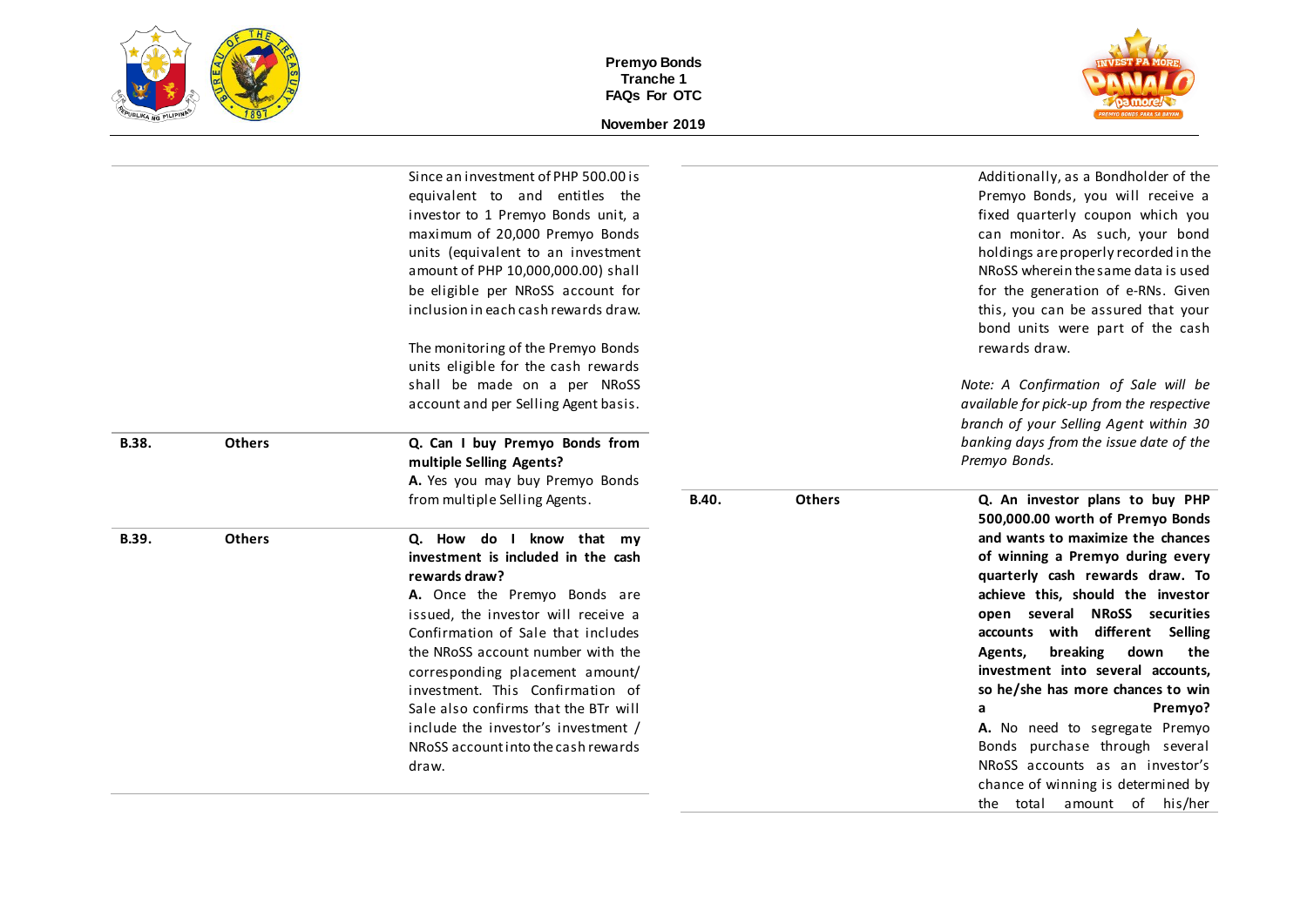



|       |                                    | investment, not by the number of<br>NRoSS accounts held.                                                                                                                                                                                                                                                                                                                                     |       |                                   | Q. Will the tax treatment of the<br>Premyo Bonds be affected by the<br>TRAIN Law?                                                                                                                                                                                                                                                                                              |
|-------|------------------------------------|----------------------------------------------------------------------------------------------------------------------------------------------------------------------------------------------------------------------------------------------------------------------------------------------------------------------------------------------------------------------------------------------|-------|-----------------------------------|--------------------------------------------------------------------------------------------------------------------------------------------------------------------------------------------------------------------------------------------------------------------------------------------------------------------------------------------------------------------------------|
| B.41. | <b>NRoSS Securities</b><br>Account | Q. Who shall intermediate for an<br>investor in the opening of his<br>NRoSS securities account?<br>A. The Selling Agent shall be the<br>intermediary.                                                                                                                                                                                                                                        |       |                                   | A. Pending the implementation of<br>the TRAIN Law, Package 4 of TRAIN<br>proposes a single rate of 15% final<br>tax to be imposed regardless of<br>currency, maturity, issuer, and other<br>differentiating factors.                                                                                                                                                           |
| B.42. | <b>Senior Citizens</b>             | Q. Can Senior Citizens' interest<br>income on the Premyo Bonds be<br>exempt from withholding taxes?<br>A. No, passive income is subject to<br>withholding tax.                                                                                                                                                                                                                               | B.44. | <b>Tax Exemption</b>              | Q. Our client is a tax-exempt<br>institution but their certification of<br>exemption is dated 2006. They have<br>a pending request for a certification<br>since last year, but BIR has not                                                                                                                                                                                     |
| B.43. | <b>Taxation</b>                    | Q. Are my coupons and cash<br>rewards taxable?<br>A. Prevailing final withholding tax on<br>coupon payment shall be for the<br>account of the bondholders. All cash<br>rewards and non-cash rewards<br>received by the winners shall be net<br>of all applicable taxes, fees, and<br>charges. The Premyo Bond Facility<br>Agent shall facilitate payment of<br>such taxes, fees and charges. |       |                                   | issued a new certification yet. Can<br>they submit the 2006 certification to<br>avail themselves of the Premyo<br>Bonds?<br>A. The institution must have to wait<br>for the BIR certification before their<br>claim for tax exemption will be<br>honored. They may still invest in the<br>Premyo Bonds, but their interest<br>earnings and winnings will be subject<br>to tax. |
|       |                                    | Documentary stamp tax (DST) on<br>original issueshall befor the account<br>of the Issuer.                                                                                                                                                                                                                                                                                                    |       | <b>C. ISSUE RELATED QUESTIONS</b> |                                                                                                                                                                                                                                                                                                                                                                                |
|       |                                    |                                                                                                                                                                                                                                                                                                                                                                                              | C.1.  | <b>AMLA</b>                       | Q. Are investments in Premyo Bonds<br>subject to AMLA?                                                                                                                                                                                                                                                                                                                         |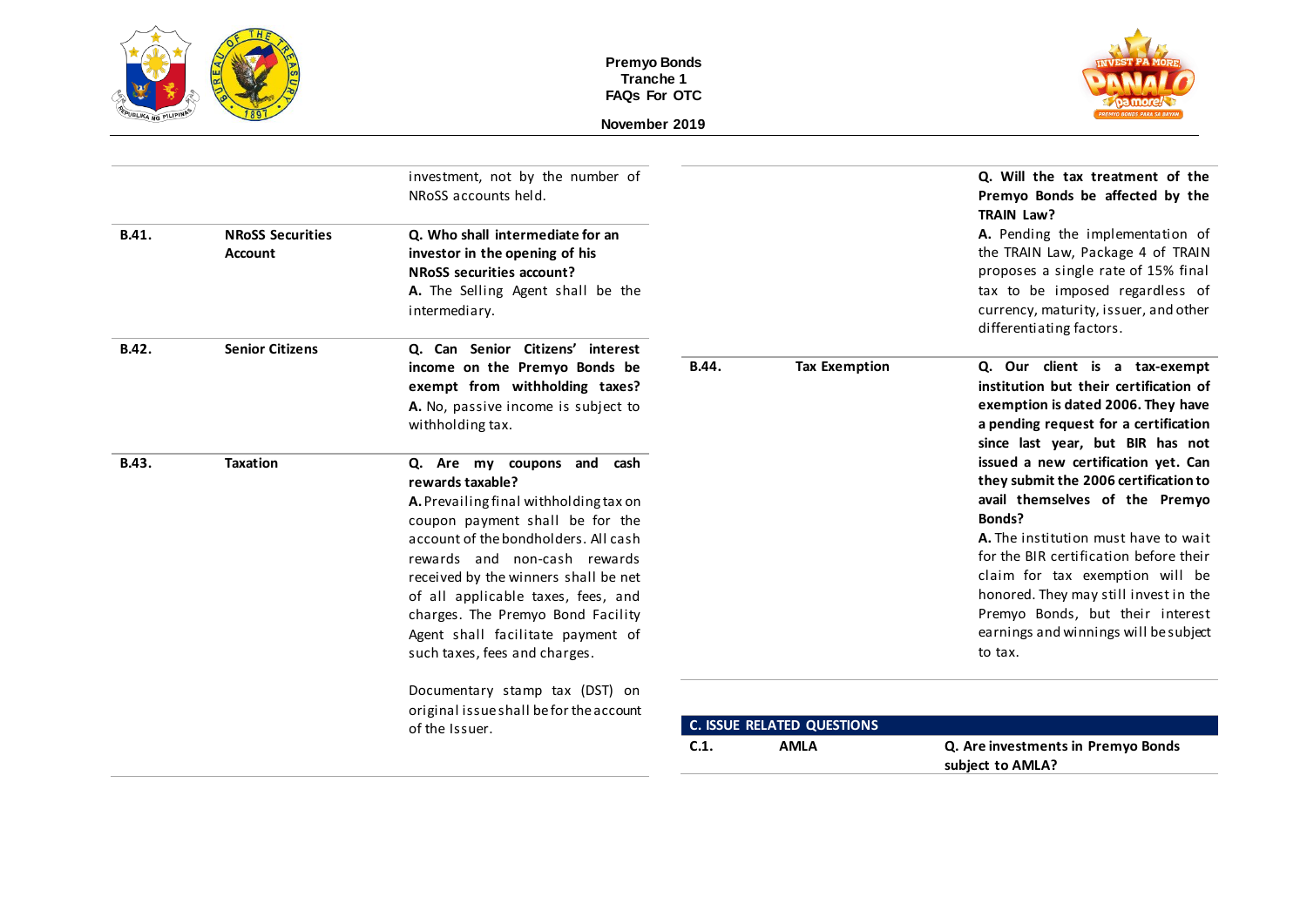



|                            | A. Yes. In this regard, Selling Agents<br>require their investor to fill out a customer<br>information sheet in compliance with the<br>Know- Your-Customer (KYC) provision of<br>AMLA.                                                                             |                                                                                    |                            | Premyo Bonds are fixed-income securities<br>that pay a fixed interest rate per annum<br>over a specified period of time with a<br>promise to return the principal at the end<br>of the term.                                                                                                                    |
|----------------------------|--------------------------------------------------------------------------------------------------------------------------------------------------------------------------------------------------------------------------------------------------------------------|------------------------------------------------------------------------------------|----------------------------|-----------------------------------------------------------------------------------------------------------------------------------------------------------------------------------------------------------------------------------------------------------------------------------------------------------------|
| <b>Cost Considerations</b> | Q. What is the cost consideration for the<br>investor with respect to the handling of<br>his/her<br>Premyo<br>Bonds?<br><b>Broker</b><br>intermediation fee? Custodianship fee?<br>A. Upon placement on Primary Offer of<br>Premyo Bonds: None. The investor would |                                                                                    |                            | Premyo Bonds also provide investors with<br>the chance to win cash rewards of up to<br>PHP 1,000,000.00 every quarter plus a<br>non-cash reward for the 1st, 2nd, and 3rd<br>quarter over the life of the bond, which for<br>the first issuance is one year.                                                    |
|                            | no other charges shall be charged to<br>him/her apart from potential notarial fees<br>differ<br>which<br>Selling<br>per<br>Agent.                                                                                                                                  | C.5.                                                                               | <b>General Information</b> | Q. What are the mechanics for the cash<br>rewards draw?<br>A. The cash rewards draw shall determine<br>the winners of the cash reward to be held                                                                                                                                                                |
| <b>Coupon Rate</b>         | Q. How was the final coupon rate for<br><b>Bonds</b><br>arrived<br>Premyo<br>at?<br>A. The pricing of the Premyo Bonds is                                                                                                                                          |                                                                                    |                            | every quarter and shall coincide with the<br>interest payment date of the Premyo<br>Bonds.                                                                                                                                                                                                                      |
|                            | which is the accepted benchmark in the<br>Philippine market.                                                                                                                                                                                                       |                                                                                    |                            | Five (5) days before every cash rewards<br>draw date, the BTr will provide the<br>masterlist of investors to the Premyo                                                                                                                                                                                         |
| <b>General Information</b> | Q: What are Premyo Bonds?<br>A: The Premyo Bonds are debt securities<br>issued by the Republic of the Philippines                                                                                                                                                  |                                                                                    |                            | Bond Facility Agent, Land Bank of the<br>Philippines Trust Banking Group.                                                                                                                                                                                                                                       |
|                            | via the Bureau of the Treasury (BTr). The<br>Premyo Bonds are part of the<br>government's<br>savings<br>mobilization<br>program designed to make government<br>securities available to retail investors.                                                           |                                                                                    |                            | For every PHP 500.00 invested, an investor<br>will be assigned one Bond Unit. On the<br>cash rewards draw date, each Bond Unit<br>shall be assigned a 20-character Electronic<br>Rewards Number (e-RN). The e-RN shall<br>be based on the investor's NRoSS Account<br>Number (15 characters) with an additional |
|                            |                                                                                                                                                                                                                                                                    | just have to pay the principal amount and<br>based on BVAL rates for 1-year bonds, |                            |                                                                                                                                                                                                                                                                                                                 |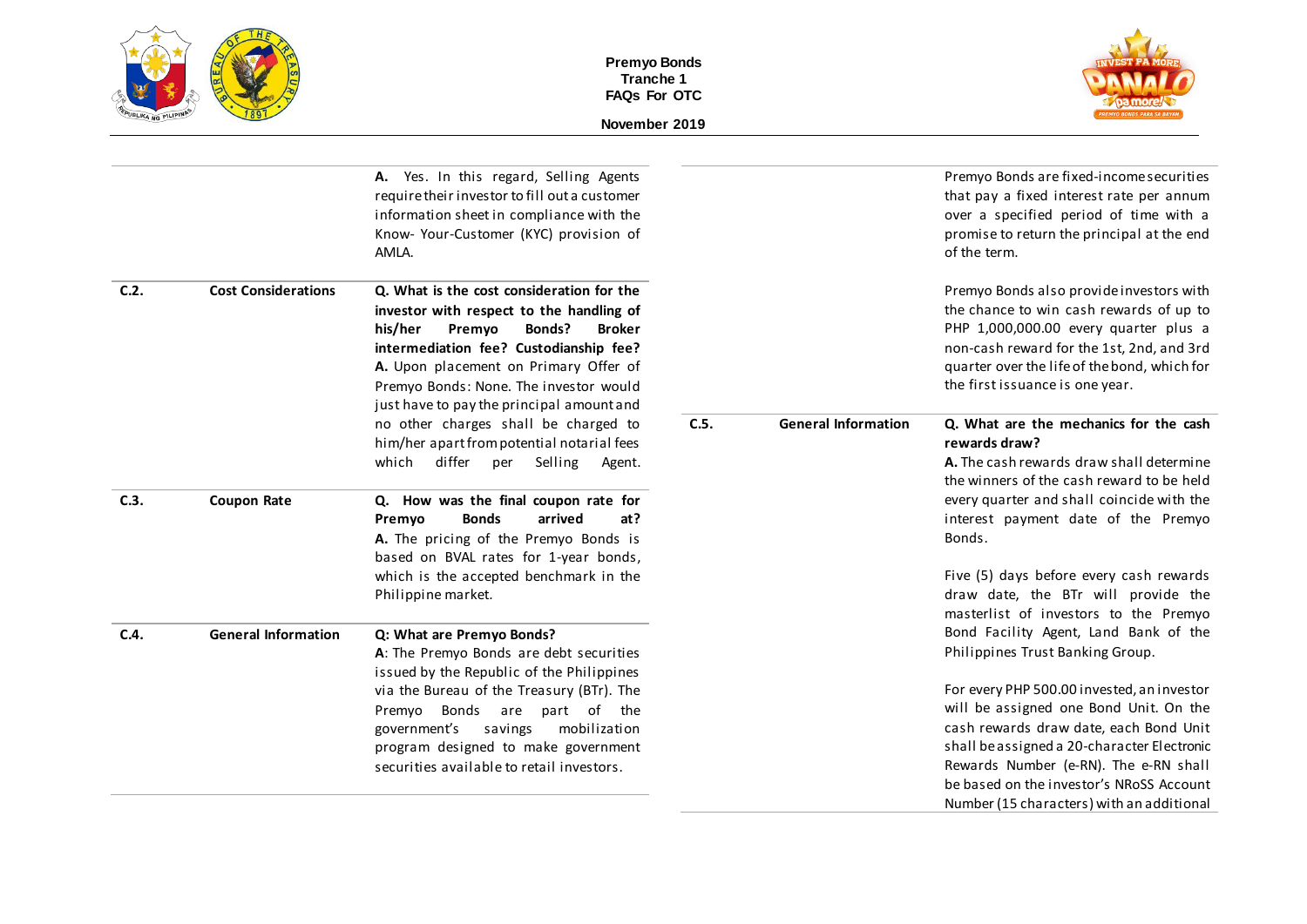

**November 2019**



|      |                            | 5 characters corresponding to the number<br>of Premyo Bonds units eligible for the cash | A. A Cash Reward Structure (CRS) will be<br>announced on the issue date of the           |
|------|----------------------------|-----------------------------------------------------------------------------------------|------------------------------------------------------------------------------------------|
|      |                            | rewards. The Premyo winners shall be                                                    | Premyo Bonds. The number of winners                                                      |
|      |                            | determined via a randomized selection                                                   | each quarter will be based on the final                                                  |
|      |                            | among all the e-RN.                                                                     | issue size. For example, if the Premyo                                                   |
|      |                            |                                                                                         | Bonds has a total issue size of PHP 3.0                                                  |
|      |                            | Each cash rewards draw shall be made                                                    | billion, the CRS will be as follows:                                                     |
|      |                            | only<br>by the Rewards<br>Committee                                                     | Net Premyo Amount No. of<br>Premyo                                                       |
|      |                            | composed of the following:                                                              | (PHP)<br><b>Tier</b><br><b>Winners</b>                                                   |
|      |                            |                                                                                         | 1 <sup>st</sup><br>1,000,000.00<br>1                                                     |
|      |                            | 1. Two (2) Officials from the BTr                                                       | 2 <sub>nd</sub><br>100,000.00<br>10                                                      |
|      |                            | 2. Trust officer of the Premyo Bonds                                                    | 3 <sup>rd</sup><br>20,000.00<br>50                                                       |
|      |                            | Facility Agent (LANDBANK - Trust                                                        |                                                                                          |
|      |                            | Banking Group)                                                                          | Q. How is the CRS set?                                                                   |
|      |                            | 3. Officer of the DBP                                                                   | A. The CRS is based on the issue amount                                                  |
|      |                            | 4. An official/ representative of                                                       | rounded down to the nearest PHP 500                                                      |
|      |                            | FINEX Academy                                                                           | million, multiplied by the Cash Reward                                                   |
|      |                            |                                                                                         | Ratio of 0.625%, which is subject to a gross                                             |
|      |                            | At least one (1) representative from                                                    | receipts tax of 20%, bringing the Cash                                                   |
|      |                            | Commission on Audit (COA) will supervise                                                | Reward Ratio to 0.50% net.                                                               |
|      |                            | the selection of the winning e-RNs.                                                     |                                                                                          |
|      |                            |                                                                                         | In the example above, a PHP 3.0 billion                                                  |
| C.7. | <b>General Information</b> | Q. What prizes can I win during each cash                                               | issue size multiplied by Cash Reward Ratio<br>of 0.50% net means that the total amount   |
|      |                            | rewards draw?                                                                           | to be awarded to winners will be PHP                                                     |
|      |                            | A. For each cash rewards draw, investors                                                |                                                                                          |
|      |                            | have a chance to win cash rewards of PHP                                                | 15,000,000.00 every year, or PHP                                                         |
|      |                            | 1,000,000.00 (Tier 1), PHP 100,000.00                                                   | 3,750,000.00 every quarter. The quarterly<br>cash prize is also subject to a gift tax of |
|      |                            | (Tier 2), and PHP 20,000.00 (Tier 3). All                                               | 20%, so total cash rewards per quarter will                                              |
|      |                            | cash rewards are net of applicable taxes.                                               |                                                                                          |
|      |                            |                                                                                         | be equivalent to PHP 3,000,000.00. Thus,<br>there will be 61 winners.                    |
| C.8. | <b>General Information</b> | Q. How many investors can win during                                                    |                                                                                          |
|      |                            | each cash rewards draw?                                                                 | Winners shall be determined on a per e-                                                  |
|      |                            |                                                                                         | RN basis. Each e-RN may only win once                                                    |
|      |                            |                                                                                         |                                                                                          |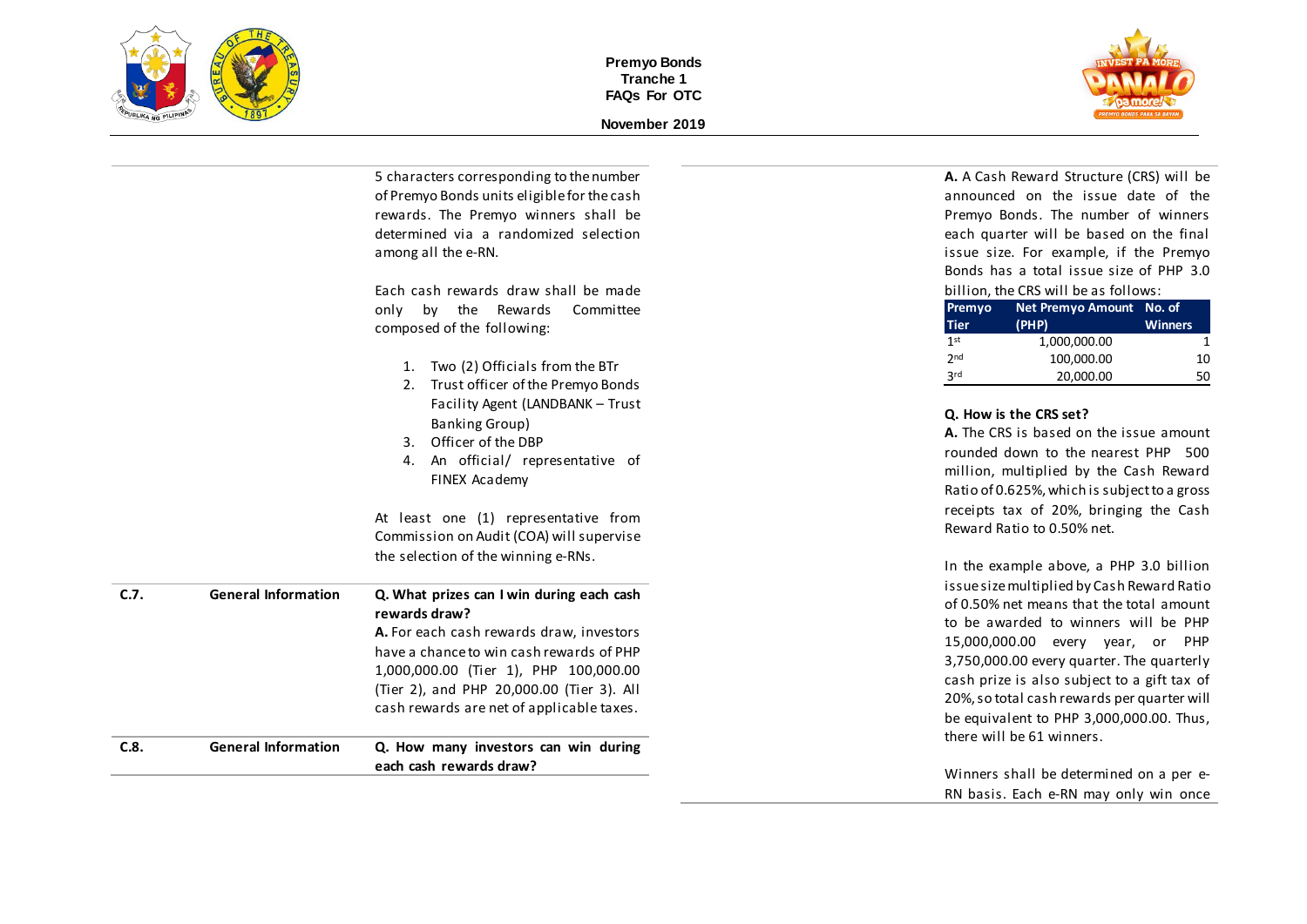



|       |                            | every cash rewards draw. So, an investor<br>who possesses multiple Bond Units may<br>win multiple times each cash rewards<br>draw date.                                                                                                                                                         | C.13. | <b>Others</b>                        | Q. What happens to the Premyo Bonds if<br>the bank wherein the purchase was made<br>down?<br>closes                                                                                                                                                                                                                           |
|-------|----------------------------|-------------------------------------------------------------------------------------------------------------------------------------------------------------------------------------------------------------------------------------------------------------------------------------------------|-------|--------------------------------------|-------------------------------------------------------------------------------------------------------------------------------------------------------------------------------------------------------------------------------------------------------------------------------------------------------------------------------|
| C.9.  | <b>General Information</b> | Q. What are Premyo Bonds for?<br>A. The Premyo Bonds are offered to the<br>public by the National Government to<br>promote financial inclusion as well as to<br>provide an opportunity for investors to<br>receive a larger return on their investment<br>through the cash and non-cash reward. |       |                                      | A. The Premyo Bonds are obligations of<br>the National Government and are<br>therefore unaffected by the entity that<br>acted as a Selling Agent. A new settlement<br>account in another bank will however<br>need to be nominated so that the interest<br>and principal payments can continue to be<br>paid to the investor. |
| C.10. | Investment                 | Q. Is my principal investment assured?<br>A. Yes, it is. The Premyo Bonds are a direct<br>obligation of the Republic of the<br>Philippines.                                                                                                                                                     | C.14. | <b>Pre-Termination</b>               | Q. Can the Premyo Bonds be pre-<br>terminated?<br>A. No, Premyo Bonds cannot be pre-<br>terminated because the Premyo Bonds<br>mechanics are based on the final issue size                                                                                                                                                    |
| C.11. | <b>Others</b>              | Q. Are Premyo Bonds eligible as<br>collateral for loans?                                                                                                                                                                                                                                        |       |                                      | of the tranche, thus any pre-termination is<br>not allowed.                                                                                                                                                                                                                                                                   |
|       |                            | A. No they are not. They cannot be<br>pledged as collateral because the Premyo<br>Bonds are non-transferable.                                                                                                                                                                                   | C.15. | <b>Secondary Market</b>              | Q. Can Premyo Bonds be traded in the<br>secondary market?<br>A. No, Premyo Bonds cannot be traded in                                                                                                                                                                                                                          |
| C.12. | <b>Others</b>              | Q. Are there licensed fixed income<br>salesmen in branches of the Selling<br>Agents?<br>A. Not all branches have licensed fixed<br>income salesmen. However, if a specific<br>branch does not have a fixed income                                                                               |       |                                      | the secondary market. To avoid any<br>potential issues in relation to the cash and<br>non-cash rewards, the Premyo Bonds are<br>non-transferable and cannot be traded in<br>the secondary market.                                                                                                                             |
|       |                            | salesman, the investors can be directed to<br>other fixed income salesmen in other<br>branches.                                                                                                                                                                                                 | C.16. | Rationale for Premyo<br><b>Bonds</b> | Q. Why is the BTr issuing Premyo Bonds<br>this<br>year?<br>A. The BTr is issuing Premyo Bonds to                                                                                                                                                                                                                              |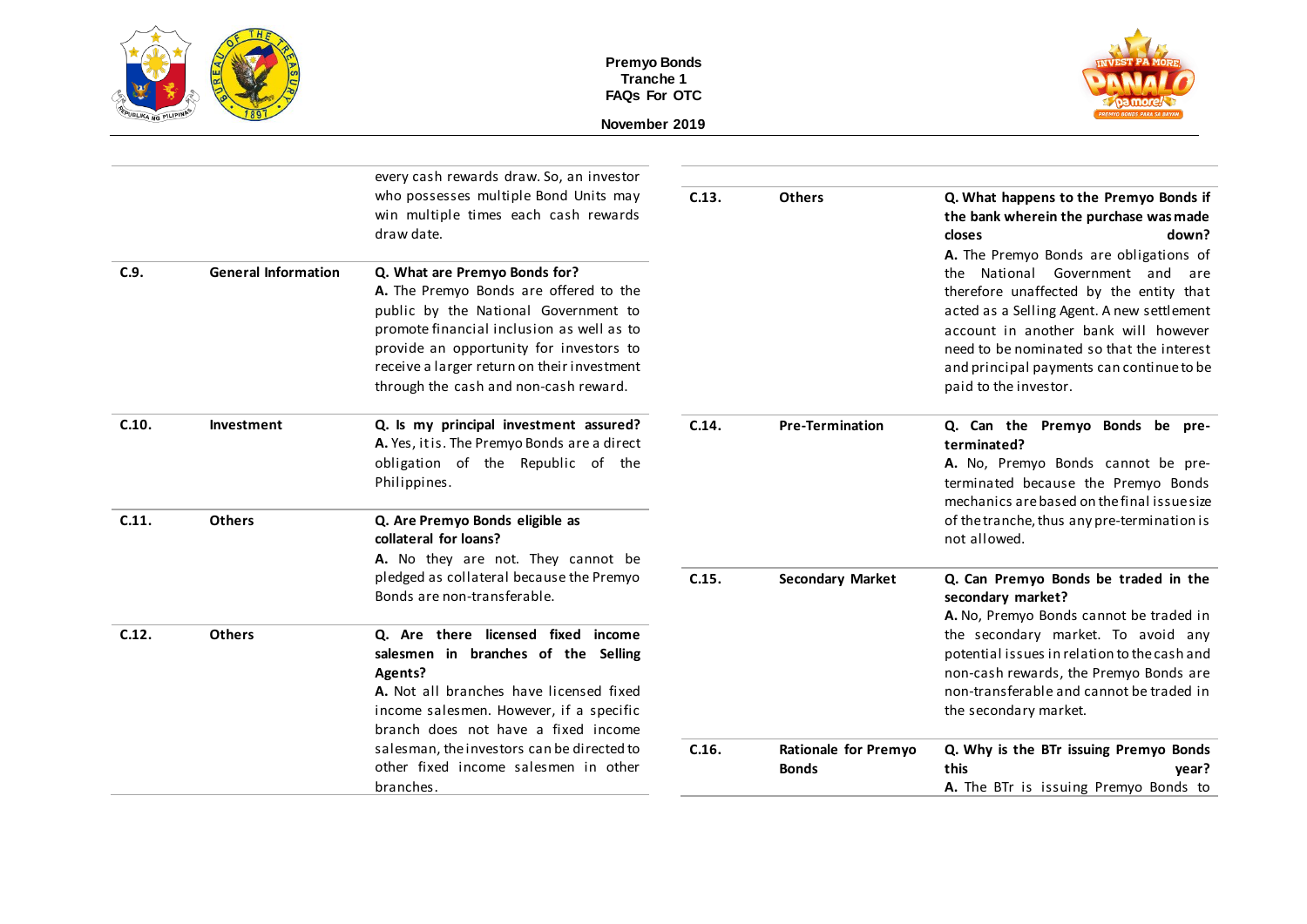



|                                                                                                                                                                                         |                           | provide the public a means to invest in a<br>security that is backed by the National<br>Government in an amount that is<br>affordable (min. PHP 500 investment). It is<br>also a means for the National Government<br>to raise money to complement tax<br>collections for its funding requirements,                                                                                                                                                                                                                                        | C.18.                                                                                                                                                                                                                                            | <b>Premyo Bonds Terms</b>                            | Q. Are Premyo Bonds government<br>guaranteed?<br>A. No, because it is the government itself<br>that is the issuer. The Premyo Bonds are a<br>direct liability<br>of the<br>National<br>Government.                                                                                                                                                                                                                                                                                                                                                                                                                                                                       |
|-----------------------------------------------------------------------------------------------------------------------------------------------------------------------------------------|---------------------------|--------------------------------------------------------------------------------------------------------------------------------------------------------------------------------------------------------------------------------------------------------------------------------------------------------------------------------------------------------------------------------------------------------------------------------------------------------------------------------------------------------------------------------------------|--------------------------------------------------------------------------------------------------------------------------------------------------------------------------------------------------------------------------------------------------|------------------------------------------------------|--------------------------------------------------------------------------------------------------------------------------------------------------------------------------------------------------------------------------------------------------------------------------------------------------------------------------------------------------------------------------------------------------------------------------------------------------------------------------------------------------------------------------------------------------------------------------------------------------------------------------------------------------------------------------|
| including the Build-Build-Build program.<br>Thus, by investing in the Premyo Bonds,<br>the individual investor is also supporting<br>the economic agenda of the National<br>Government. | C.19.                     | <b>Premyo Bonds Terms</b>                                                                                                                                                                                                                                                                                                                                                                                                                                                                                                                  | Q. Can I buy PHP 100,000 worth of<br>Premyo Bonds, but in multiples of PHP<br>20.000 all in the same<br>name?<br>A. Yes, you can, but it might be tedious<br>and time-consuming both for you and the<br>Selling Agent. Better to buy PHP 100,000 |                                                      |                                                                                                                                                                                                                                                                                                                                                                                                                                                                                                                                                                                                                                                                          |
|                                                                                                                                                                                         |                           | Furthermore, the issuance of Premyo<br>Bonds promotes savings among Filipinos<br>and provides investors a chance to win<br>additional cash and non-cash rewards.                                                                                                                                                                                                                                                                                                                                                                           |                                                                                                                                                                                                                                                  |                                                      | worth in one name because either way,<br>the number of Premyo Bonds units will be<br>the same at 200. There is no extra benefit<br>to split up your investment.                                                                                                                                                                                                                                                                                                                                                                                                                                                                                                          |
| C.17.                                                                                                                                                                                   | <b>Premyo Bonds Terms</b> | Q. Are the terms of this Premyo Bonds<br>the same as those of RTBs issued in<br>previous<br>years?<br>A. While both Premyo Bonds and RTBs pay<br>interest<br>quarterly<br>payments,<br>an<br>investment in the Premyo Bonds provides<br>you a chance to win up to PHP<br>1,000,000.00 every quarter, plus as non-<br>cash reward for the 1st, 2nd, and 3rd<br>quarter, a feature which was not present<br>in the previous RTBs. Also, the RTBs are<br>tradable instruments while Premyo Bonds<br>are not tradable in the secondary market. | C.20.                                                                                                                                                                                                                                            | <b>Premyo Bonds versus</b><br><b>Other Issuances</b> | Q. Why do corporate issues like Petron<br>retail bonds have a better interest rate?<br>A. Corporations, both public and private,<br>need to pay a premium to the benchmark<br>rates being set by trading of government<br>securities due to the added credit risk.<br>Typically, the higher the risk, the higher<br>the expected return. Sovereign issues are<br>generally considered to have the lowest<br>risk among investments in its home<br>currency and therefore yield lower<br>interest rates than corporate issuances.<br>Moreover, an individual will not be able to<br>buy corporate issues for an investment of<br>only PHP 500.00. The lower interest rate |